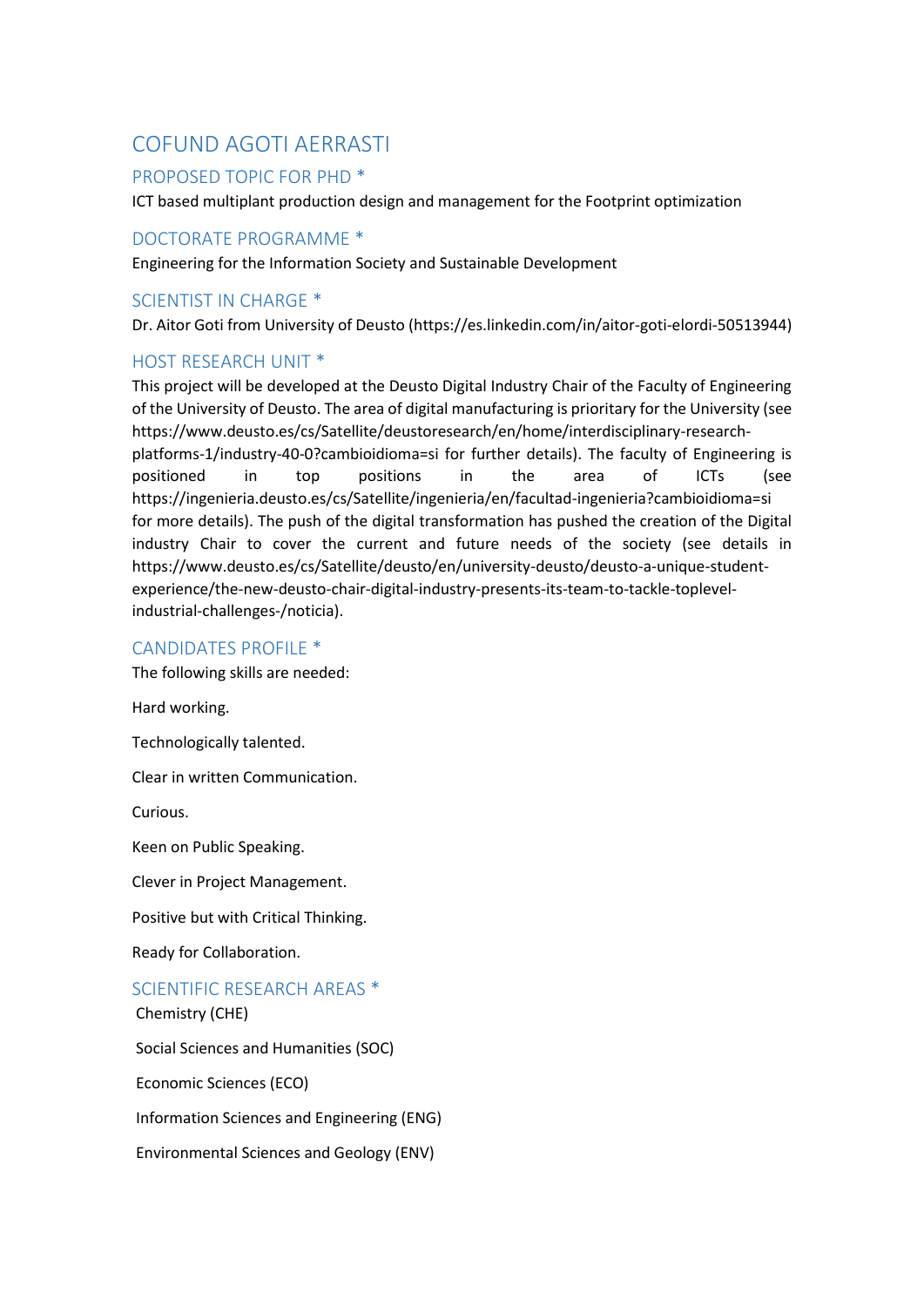Life Sciences (LIF) Mathematics (MAT) Physics (PHY)

## DESCRIPTION OF THE RESEARCH PROPOSAL \*

Multinational and also SMEs that are facing an internationalization process are obliged to follow their global Customers and Suppliers markets and rethink their industrial footprint ( i.e. new production sites abroad, reconfiguration of the current multi-plant network,..)

The area of Operations (product development, purchasing, production and supply chain) within the total Value Chain of the Company has to face these challenges, where new methods of design and management to adapt their production network are needed.

Sustainability is gaining widespread acceptance even in top management, but both the literature and the market is lacking of tools for designing and managing multi-plant production environments for the maximization of sustainability [1]. Thus, this research continues the line opened in [1] to develop new tools for multinationals and SMEs so that they respond to the need of the joint business and sustainability maximization the society and the planet are formulating.

## EXCELLENCE OF THE HOST RESEARCH UNIT

5 main academic publications related to the PhD research topic proposal \*

1. Goti, A.; de la Calle, A.; Gil, M.; Errasti, A.; Bom, P.; García-Bringas, P. Development and Application of an Assessment Complement for Production System Audits Based on Data Quality, IT Infrastructure, and Sustainability. Sustainability 2018, 10, 4679, doi:10.3390/su10124679. IMPACT FACTOR JCR: 2.592.

2. Global Production Networks; Errasti, A., Ed.; CRC Press, 2016; ISBN 9780429100352. SECOND EDITION (FIRST 2013).

3. Martínez, S.; Errasti, A.; Rudberg, M. Adapting Zara's 'Pronto Moda' to a value brand retailer. Prod. Plan. Control 2015, 26, 723–737, doi:10.1080/09537287.2014.971526. IMPACT FACTOR JCR: 1.532.

4. Mediavilla, M.; Errasti, A.; Mendibil, K. Framework for assessing the strategic plant role and deploying an improvement roadmap in global operations networks: an empirical study. Prod. Plan. Control 2015, 26, 799–823, doi:10.1080/09537287.2014.990067. IMPACT FACTOR JCR: 1.532.

5. Bom, P.; Goti, A. Public Capital and the Labor Income Share. Sustainability 2018, 10, 3895, doi:10.3390/su10113895. IMPACT FACTOR JCR: 2.592.

Main projects developed by the scientist in charge/host research unit of the proposed topic for PhD \*

AVAILAFACTURING: Development of a tool for the management of Technical Assistance Service Networks for the availability maximisation of Manufacturing Equipment and/or Products (European transnational project MANUNET-2009-BC-006).

SERVISTOCK: Development of a tool for the joint optimization of logistic safety stock levels and transportation types (European transnational project MANUNET-2008-BC-001).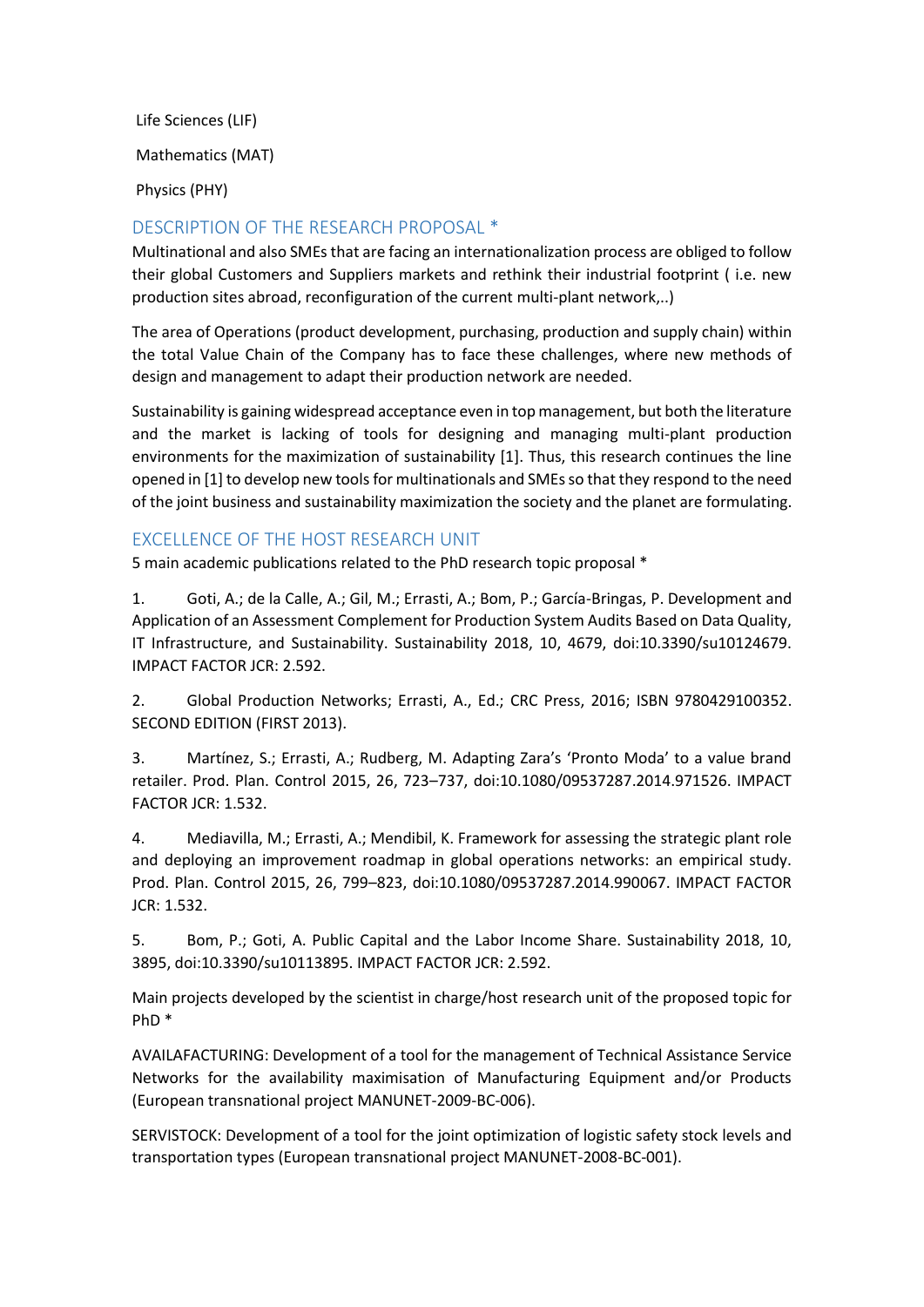EFFECTIWORK: Integrated ICT-based solution for enhanced manufacturing efficiency and safety MANUNET-2010-804 (European transnational project MANUNET-2009-BC-006).

PTQ-12-05653 Torres Quevedo reseach project - Development and implementation of the industrial management model: Natra Production & Quality System 2016.

BIGOP-DATA Modelo de Big Data para el diseño y la mejora de sistemas productivos y logísticos, Universidad Empresa 2016-17 call of the Basque Government, Department of Education).

Direction of the PhD Thesis of Dr. Sandra Martinez, validated through several relevant publicacions (see e.g. the one authored by Sandra and mentioned above)

Direction of the PhD Thesis of Dr. Miguel Mediavilla, validated through several relevant publicacions (see e.g. the one authored by Miguel and mentioned above)

#### INTERDISCIPLINARY COLLABORATION

Identification of the different knowledge areas that the proposed topic for PhD integrates or aims to integrate \*

Sustainability

Operations and manufacturing strategy for multiplant networks

Industry 4.0. for Operations management

Reengineering and Improvement programs to deploy strategies

#### Is co-direction of the thesis envisaged? \*

Yes, Dr. Ander Errasti from Natra (https://www.linkedin.com/in/ander-errasti-opacua-48816242/?originalSubdomain=es) will co-direct the thesis.

Describe how interdisciplinarity is planned to be achieved and implemented \*

The project will apply research methodologies in Operations combining a) exploratory Case Study Research, b) Action Reseach and c) a Delphi panel. In the three methologies multidisciplinary personnel and experts will take part, ensuring the requested inter-disciplinary.

As well, the research unit proposed (Director and co-director, along with tutor) has both academic and practical industrial experience. E.g. in academic terms, Aitor Goti has 11 JCR articles sorted in the research domain of Social Sciences (and 25 overally). Regarding top management positions, both Aitor Goti and Ander Errasti have expertise in the areas of Engineering and Economic Science (see profiles for further details).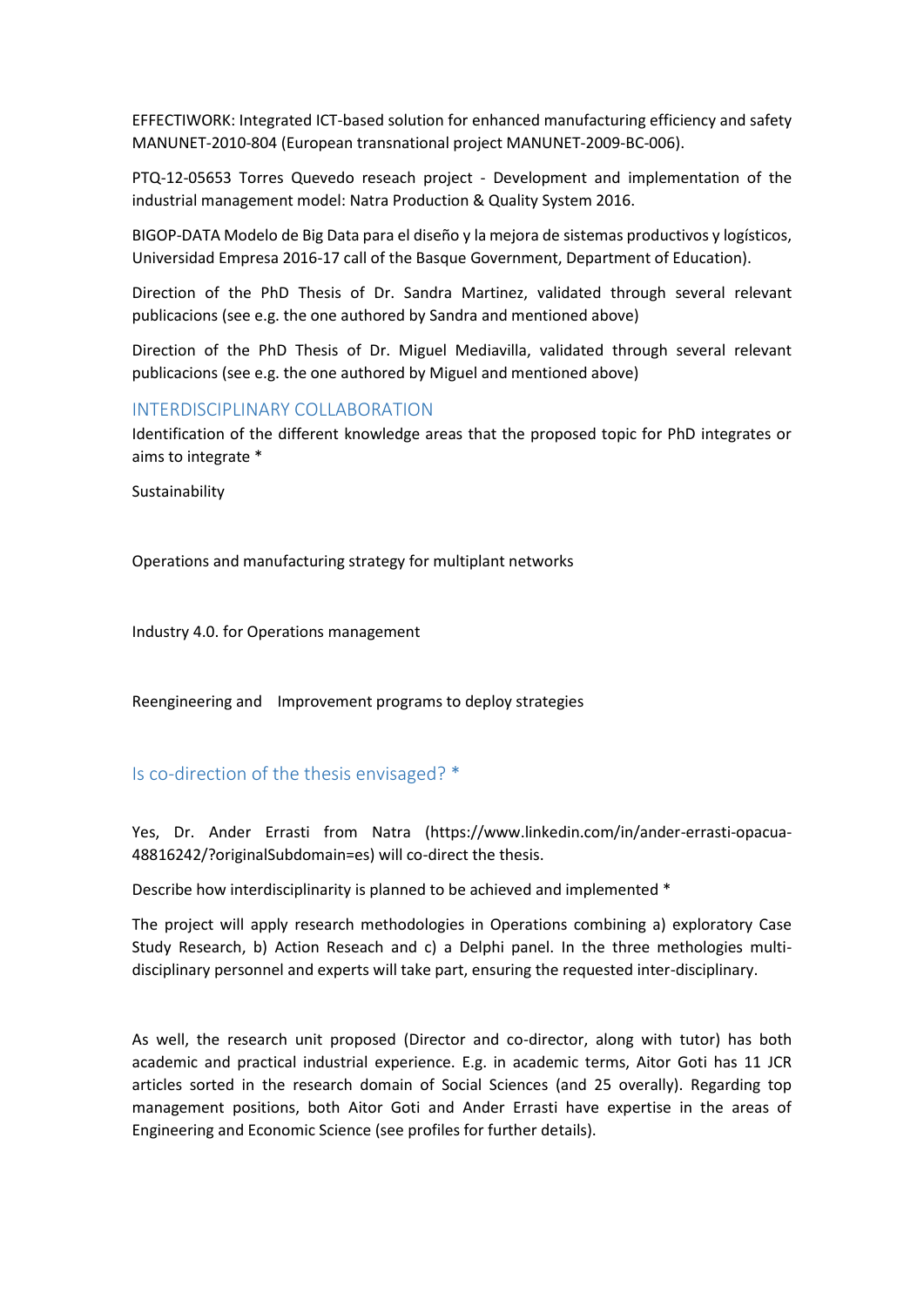## INTERNATIONAL COLLABORATION

Relationship of the proposed topic for PhD with H2020 priorities, SDGs and/or other relevant policies related to the topic \*

The current research team does not have neither MSCA nor ERC projects active. Nevertheless, thanks to the positive results obtained in the last years, we expect to at least propose an ERC consolidator grant proposal.

The footprint concept is fully alligned with the 17 SDGs. If a most important one has to be defined, "Goal 12: Responsible Consumption and Production" could be the one to remark. In this case, the concept of Total material footprint would be tackled. The total material footprint is the sum of the material footprint for biomass, fossil fuels, metal ores and non-metal ores.

The proposed topic is as well closely related to the strategies formulated first in H2020 and then in Horizon Europe, and due to the increasing importance of Sustainability and the management of footprint (see e.g. https://etipwind.eu/news/eu-institutions-reach-agreement-on-horizoneurope/).

Is international co-direction or international "co-tutelle" envisaged? \*

A "co-tutelle" with Donatella Corti from SUPSI- University of applied sciences and arts of Southern Switzerland is envisaged.

Ms Corti has already collaborated with the Directors of the thesis when she was at the Politecnico Di Milano, with relevant results, e.g.:

1. Errasti, A.; Rudberg, M.; Corti, D. Managing international operations: configuration of production network for SMEs. Prod. Plan. Control 2015, 26, 691–692, doi:10.1080/09537287.2014.971506.

2. Martínez, S.; Corti, D.; Errasti, A. The Ramp-Up Process. In Global Production Networks; CRC Press, 2013; pp. 249–266.

Additional relevant activites are expected from this new collaboration.

## INTERSECTORAL COLLABORATION

Identification of possible relevant external stakeholders to collaborate with in the framework of the proposed topic for PhD \*

The basque clusters of a) Automotion (ACICAE, https://www.acicae.es/), b) Logistics (MLC ITS Euskadi, http://www.mlcluster.com/) and c) Food (Clúster de alimentación de Euskadi, http://www.clusteralimentacion.com/en) are usual collaborators in projects developed by Ander Errasti and Aitor Goti, and will continue disseminating their actions. E.g. the three clusters collaborated in the dissemination of BIG-OP Data of Aitor Goti (for example see the full session of the cluster of logistics in https://issuu.com/monicafanlo2/docs/deusto\_20-\_20calle\_goti\_20